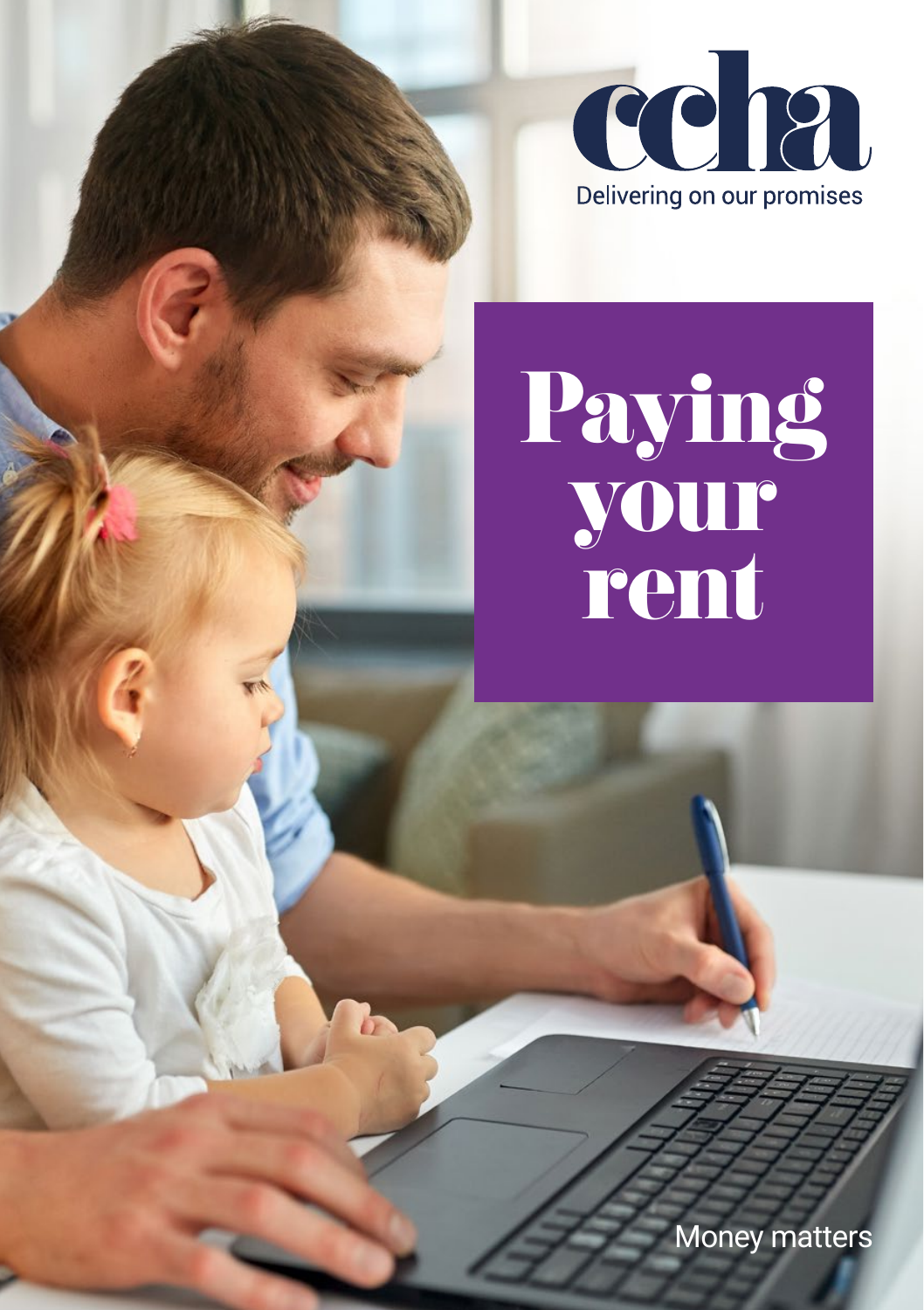"We will offer you a variety of payment methods and dates"

> If you need any help with Welfare Benefits please contact:

**Welfare and Debt Advice Officer** telephone: 0738 425 5630 email: [income@ccha.biz](mailto:income%40ccha.biz?subject=)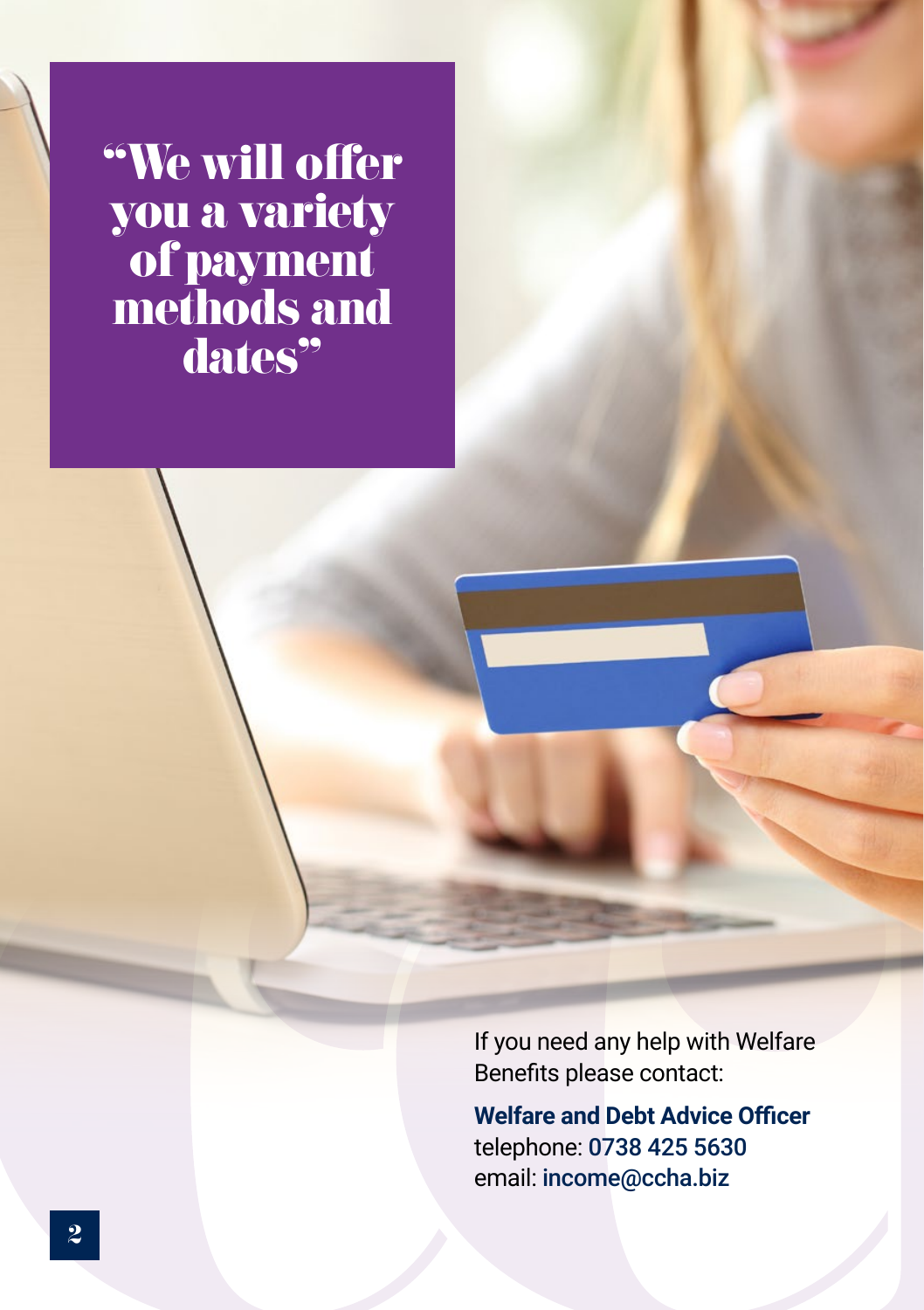# How do I pay my rent?

#### **You must pay your rent in advance so we receive it on time.**

- You can pay by direct debit or standing order.
- You can pay through our customer portal. Register online at www.ccha.biz
- You can pay through internet banking.
- You can pay with an allpay card at your local post office or paypoint.
- You can pay with a debit card over the phone using the CallPay system.
- If you are entitled to Housing Benefit or Universal Credit you are still responsible for making sure that we receive your full rent.

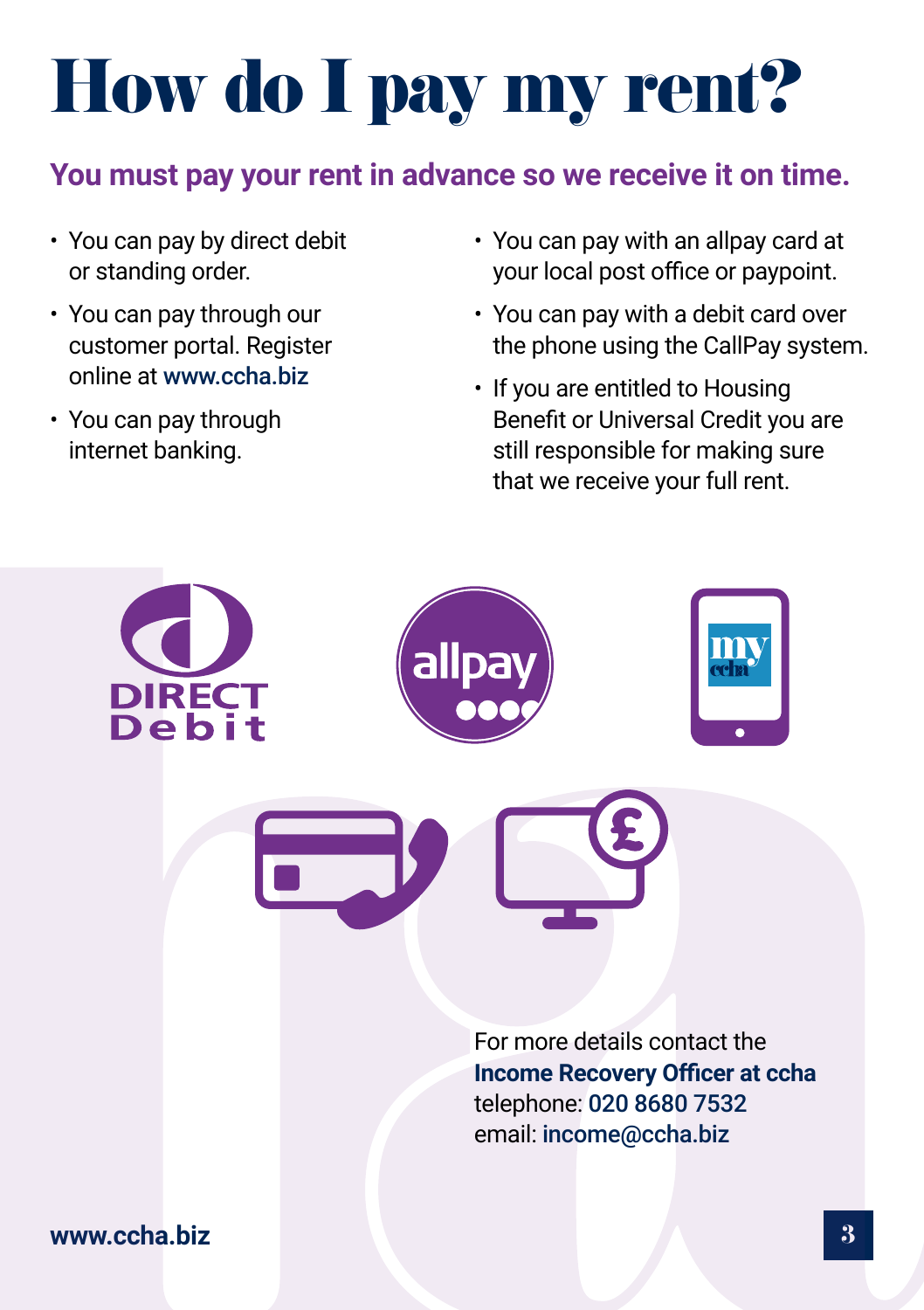### Why do I need to pay rent?

#### **You need to pay your rent and service charges so that we can:**

- Continue to provide services to you.
- Pay the rent or mortgage on the property you live in.
- Pay for any repairs, maintenance and estate services where needed.
- Pay for purchasing and/or developing new homes.
- Pay for the improvement of our current homes with new kitchens, bathrooms and windows etc.
- Pay towards the costs of insuring your building against fire and fire damage, for example.

### **What happens if I don't pay?**

- You could lose your home.
- You will build up a debt.
- We will have to begin legal action to recover the debt.
- This could involve taking you to court.
- We will request a money judgement order through the court on the amount you owe.
- The Council will have no obligation to rehouse you as you will have made yourself intentionally homeless.
- It will affect your credit rating in the future.

"You must pay your rent in advance so we receive it on time"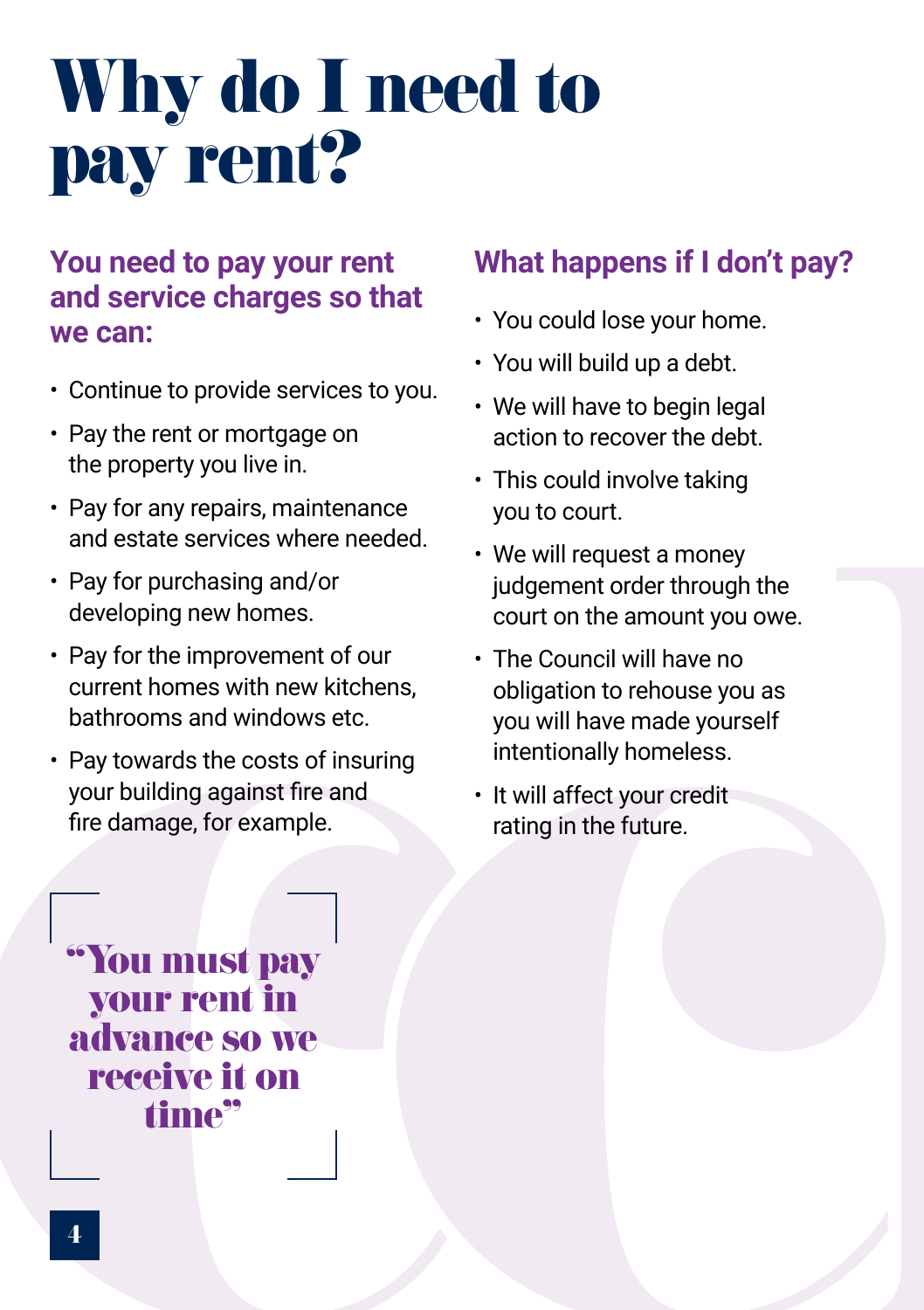### What should I do if I am finding it difficult to pay?

#### **Do not ignore the problem:**

- Talk to a member of the Income Team as soon as possible.
- We can give you advice on the best way to manage your money.
- We can make an arrangement with you to clear the arrears.
- We can give you details of other agencies that may be able to help and support you.

Rent is payable in advance of when it is due. Even if you are in receipt of Housing Benefit, you should be making payment to put your account in advance of payment.

We will send out arrears letters 1 & 2 if your account goes into arrears. If you fail to contact the Income Team to make an agreement to clear the debt on your rent account, we will follow the arrears letters with a notice of seeking possession.

If we are unsuccessful in an agreement with you, we will apply to the County Court for an order and you could lose your home.

If you make an agreement, you must keep in touch with us and make sure that you keep to the terms of the agreement.

#### **www.ccha.biz** 5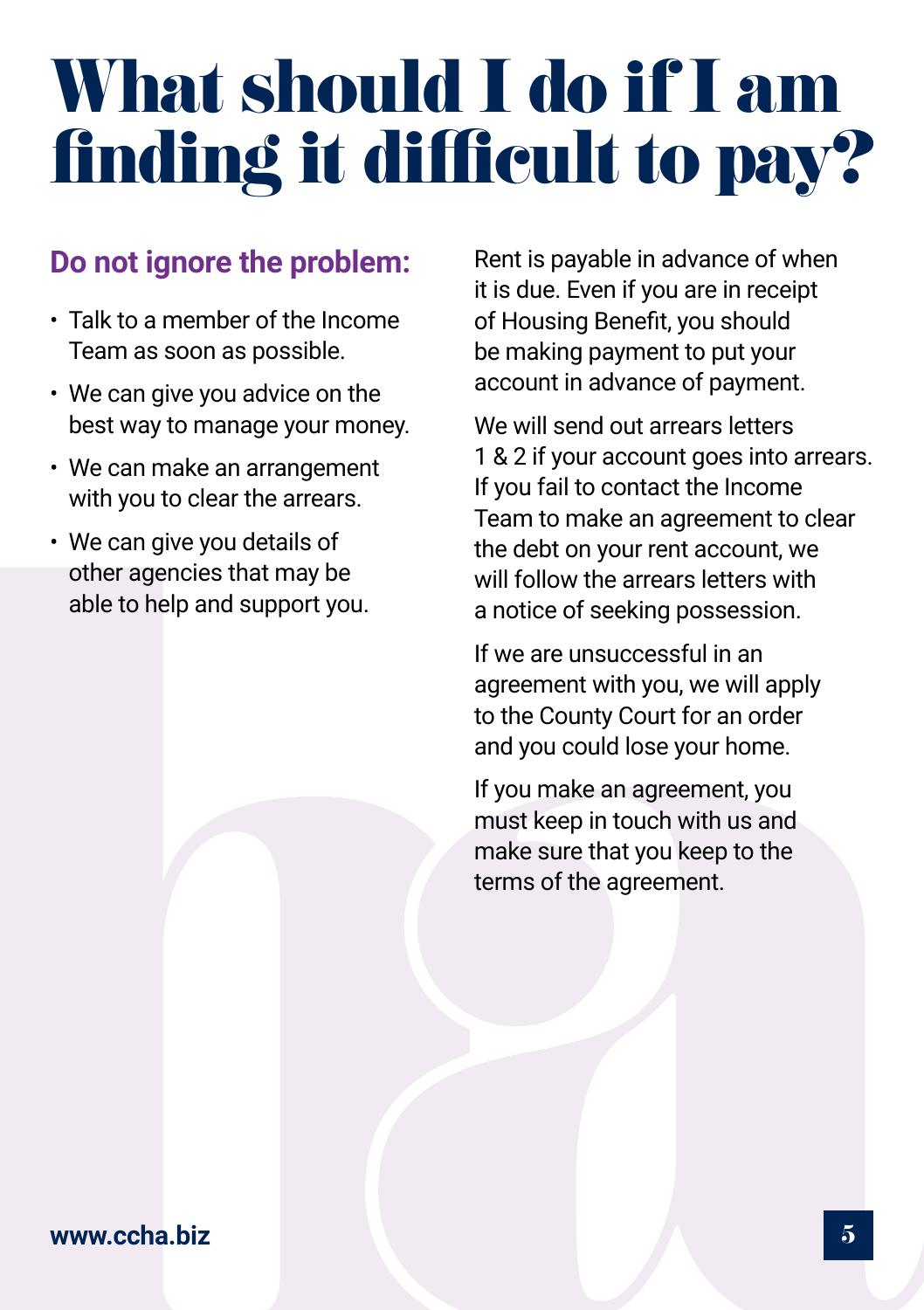### What you can expect from us

#### **We aim to help you pay your rent on time and avoid getting into debt.**

#### **Our service standards:**

- We will aim to collect all of the rent you owe us.
- If you are a new resident, we will set up a rent account and give you a rent payment card within five days of the start of your tenancy.
- Your rent (by this we mean basic rent without the service charges included) will be set according to the Government quidelines.
- We will tell you about any rent increase at least four weeks before you must start paying it.
- We will write to you each year to confirm the rent and service charges for the coming year.
- We will provide a breakdown of your rent (before deductions) if you request this. We will do this within 10 working days of receiving your request. Alternatively, information can be accessed online.
- We will respond to any questions you may have about your balance and requests for replacement rent cards within two working days.
- We will provide rent statements online via our customer portal.

#### **Our aim is to:**

- Offer you a wide range of ways to pay your rent.
- Provide help and advice on Welfare Benefits through our Welfare and Debt Advice Officer.
- Offer advice to help with debt and financial problems through our Welfare and Debt Advice Officer.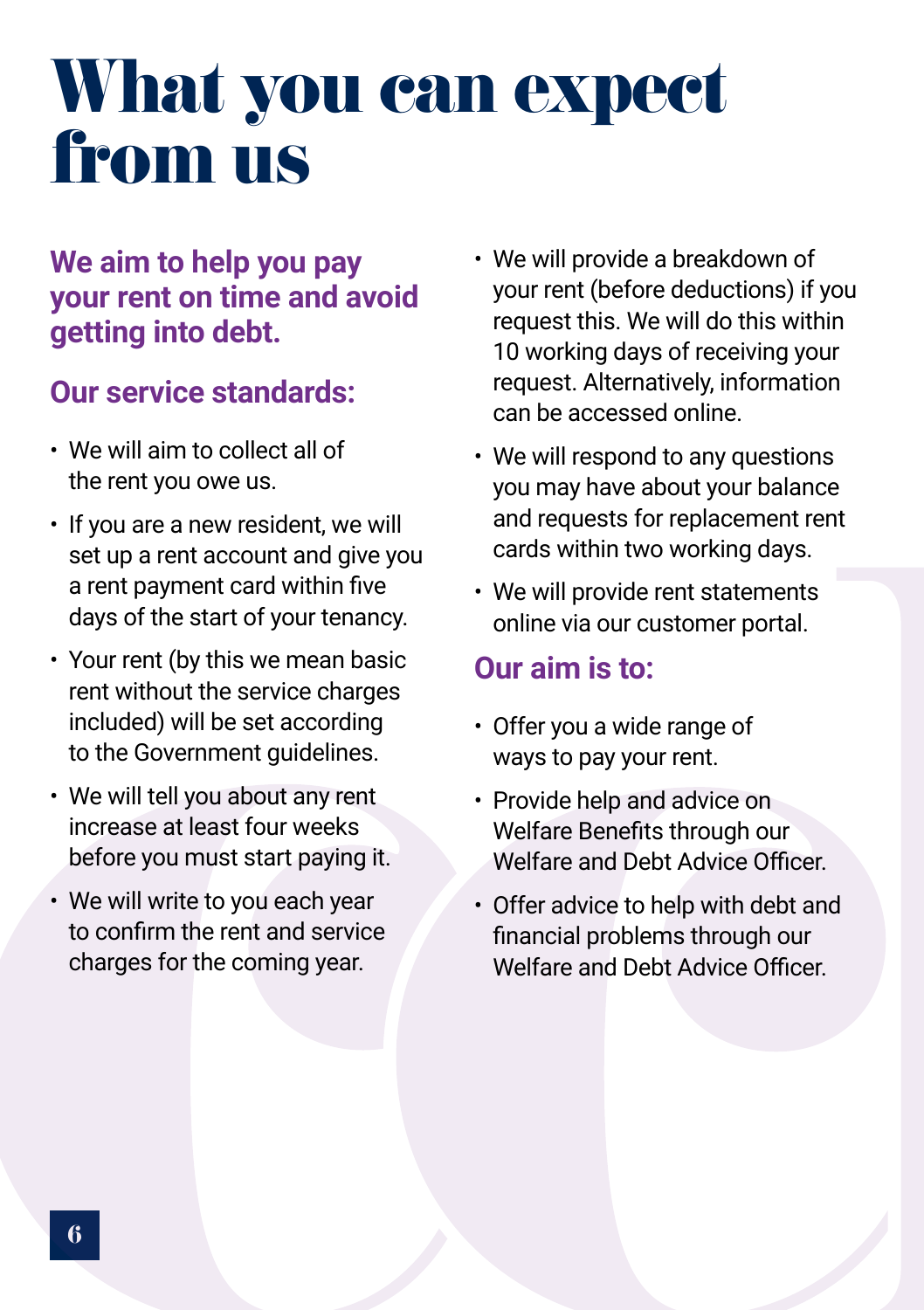#### **If you fall behind with your rent, we will:**

- Write to you to tell you how much rent you owe and how serious the situation is.
- Contact you to tell you how much you owe and to ask that you pay the full amount.
- Offer you an appointment with our Welfare and Debt Advice Officer to make sure you are receiving everything you are entitled to.
- Provide you with information on what to do and who to contact to make sure that you explore all the options that could help you to pay your rent debt.
- Try to reach an agreement with you (based on your income) for you to pay what you owe.
- Write to you to offer an appointment to discuss your rent arrears and try to reach an agreement for you to pay them back in instalments before we start legal action.
- Contact you at every stage of this procedure telling you the amount you owe us and the action you must take.
- Only take back possession of the property as a last resort once we have taken all other reasonable steps.

"We aim to help you pay your rent on time and avoid getting into debt"